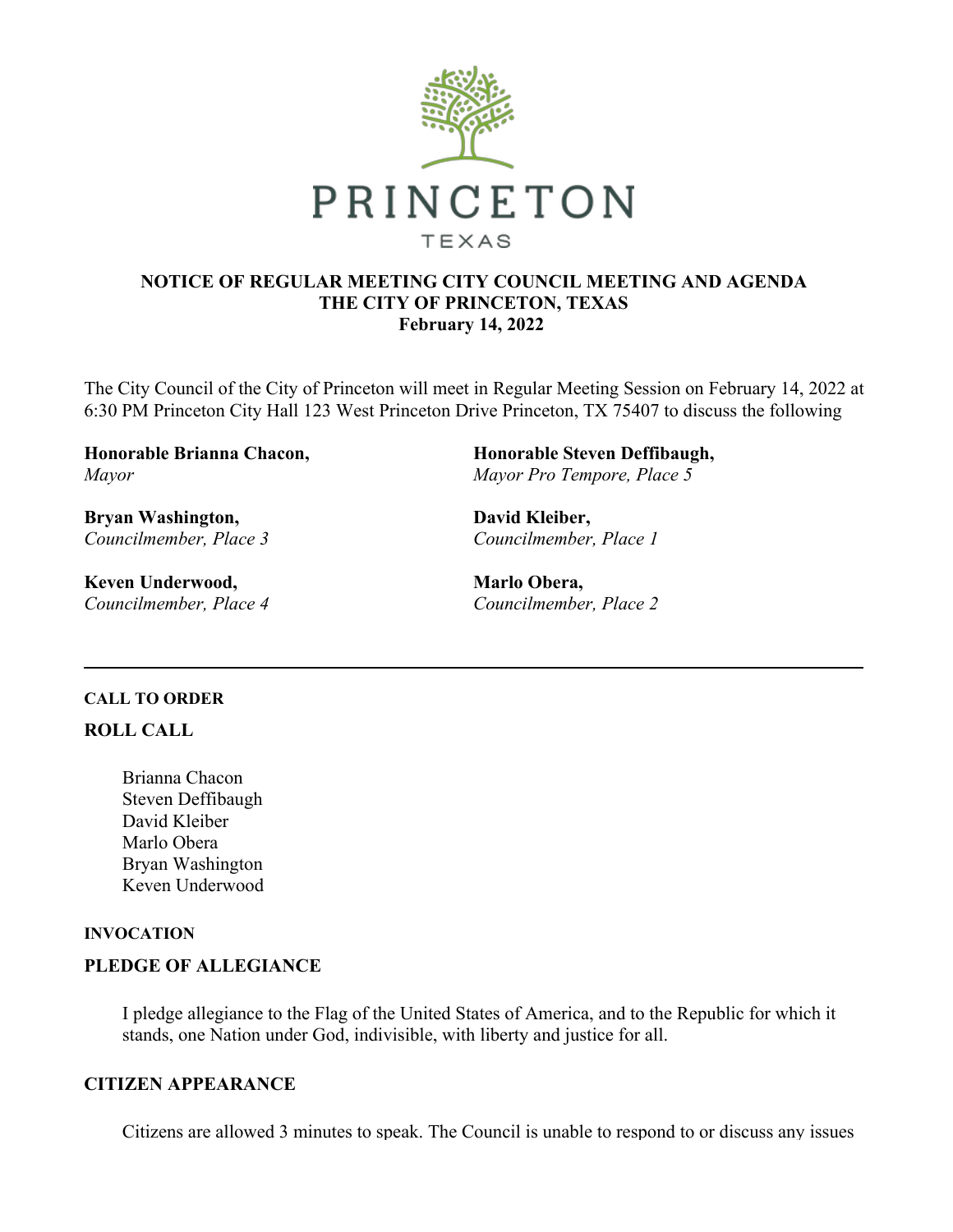that are brought up during this section that are not on the agenda, other than to make statements of specific factual information in response to a citizen's inquiry or to recite existing policy in response to the inquiry.

Citizens are allowed 3 minutes to speak. The Council is unable to respond to or discuss any issues

## **MAYORS COMMENTS**

### **CONSENT AGENDA**

Consent Agenda: All consent agenda items listed are considered to be routine by the City Council and will be enacted by one motion. There will be no separate discussion of these items unless a Councilmember so requests, in which event the item will be removed from the Consent Agenda and considered in its normal sequence on the agenda.

### **Minutes**

Discussion and possible action regarding the minutes of the January 10, 2022 Regular City Council Meeting. [CC Minutes 1.10.2022.pdf](https://legistarweb-production.s3.amazonaws.com/uploads/attachment/pdf/1242684/CC_Minutes_1.10.2022.pdf)

### **Minutes**

Discussion and possible action regarding the minutes of the January 24, 2022 Regular City Council Meeting. [CC Minutes 01.24.22.pdf](https://legistarweb-production.s3.amazonaws.com/uploads/attachment/pdf/1242604/CC_Minutes_01.24.22.pdf)

### **Amended Resolution No. 2022-01-10-R03 (Dogwood Pump Upgrades)**

Discussion and possible action regarding amendment to Resolution No. 2022- 01-10-R03 of the City of Princeton, Texas, authorizing individual project order #134 for the engineering and design of the Dogwood Pump Station-Additional 4 MGD Pump, Authorizing the Funding, and Authorizing the City Manager to Execute the Agreements.

[Amended Resolution No 2022-01-10-R03 for additional 4 MGD pump upgrade \(full\).pdf](https://legistarweb-production.s3.amazonaws.com/uploads/attachment/pdf/1237293/Amended_Resolution_No_2022-01-10-R03_for_additional_4_MGD_pump_upgrade__full_.pdf)

### **Resolution No. 2022-02-14-R-01 (City Investment Policy)**

Discussion and possible action regarding a resolution declaring the review of the investment policy for the City of Princeton.

[Investment Policy - 2.14.2022.pdf](https://legistarweb-production.s3.amazonaws.com/uploads/attachment/pdf/1239073/Investment_Policy_-_2.14.2022.pdf) [Resolution-Investment Policy.pdf](https://legistarweb-production.s3.amazonaws.com/uploads/attachment/pdf/1239546/Resolution-Investment_Policy.pdf)

### **Resolution No. 2022-02-14-R-04 (Endo Opioid Settlement)**

Adoption of a Resolution No. 2022-02-14-R-04, authorizing the City's participation in joining with other Texas political subdivisions in a group settlement of litigation against Endo Health Solutions, Par Pharmaceutical, Inc., and other related parties in association with the opioid crisis, and authorizing the Mayor to execute related documents.

[Endo Par Settlement Resolution No. 2022-02-14-R-04.pdf](https://legistarweb-production.s3.amazonaws.com/uploads/attachment/pdf/1245731/Endo_Par_Settlement_Resolution_No._2022-02-14-R-04.pdf) [ENDO TX Subdivision Release Form.pdf](https://legistarweb-production.s3.amazonaws.com/uploads/attachment/pdf/1245732/ENDO_TX_Subdivision_Release_Form.pdf)

## **REGULAR AGENDA**

### **2022- Fire Station #2 Funding**

**030** Authorizing the City Manager to work with Hilltop Securities to secure funding for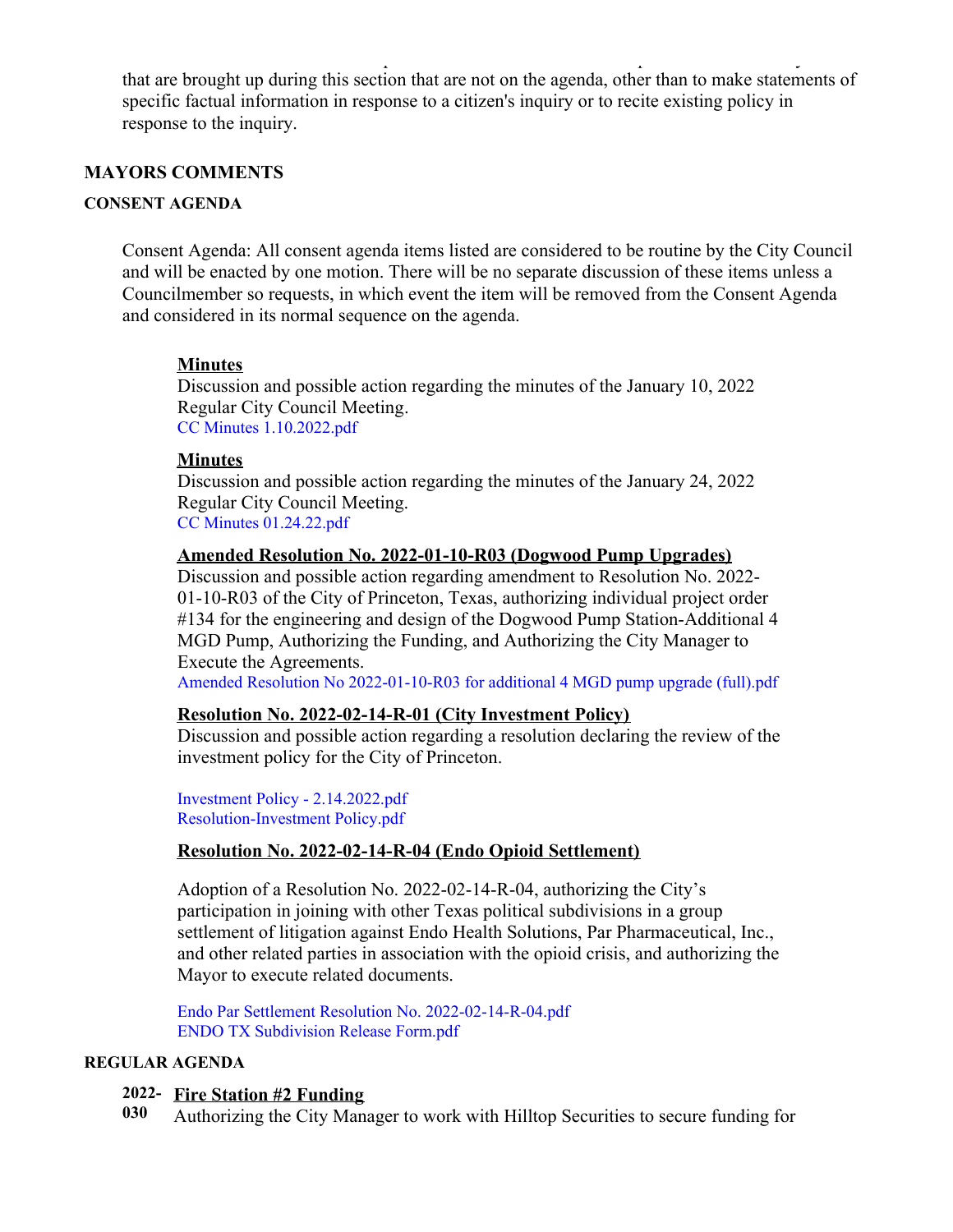Fire Station #2. [City of Princeton TX - Tax Rate Impact Analysis - 1.18.2022.pdf](https://legistarweb-production.s3.amazonaws.com/uploads/attachment/pdf/1245783/City_of_Princeton_TX_-_Tax_Rate_Impact_Analysis_-_1.18.2022.pdf)

## **2022- Community Development Corporation**

**031** Discussion and possible action regarding the appointments and/or reappointments to the Community Development Corporation (Each term served is 2 years).

Place 5, Vacant New Applicant: Jason Ash

## **2022- Non-Standard Wastewater Service Agreement (Bennett Tract)**

**032** Discussion and possible action regarding a Non-Standard Wastewater Service Agreement by and between the City of Princeton, Texas and Time Bennett Engineering and Construction, Inc. for a 51.12 acre tract of land in the Johnson Survey, Abstract No. 476, Collin County, Texas. [NSSA Bennett- final 1-21-22 final for approval.pdf](https://legistarweb-production.s3.amazonaws.com/uploads/attachment/pdf/1237286/NSSA_Bennett-_final_1-21-22_final_for_approval.pdf)

### **2022- Resolution No. 2022-02-14-R (Beauchamp Blvd. South)**

**033** Discussion and possible action regarding Resolution No. 2022-02-14-R a resolution of the City of Princeton, Texas, Establishing additional funding for the construction of additional items related to the construction of Myrick Lane, and authorizing the City Manager to execute the contracts.

[Resolution Texas Sterling Change Order#2.pdf](https://legistarweb-production.s3.amazonaws.com/uploads/attachment/pdf/1237288/Resolution_Texas_Sterling_Change_Order_2.pdf)

# **2022- Resolution No. 2022-02-14-R-02 and Community Center Management**

#### **034 Presentation**

Update, discussion and possible action regarding Resolution No. 2022-02-14-R-02. Proposed Community Center Management presentation by Economic and Community Development Coordinator, DeShawyna Walker and Director of Parks and Recreation, Chase Bryant.

[CDC Community Ctr management agreement Resolution No. 2022-02-14-R-02.pdf](https://legistarweb-production.s3.amazonaws.com/uploads/attachment/pdf/1246341/CDC_Community_Ctr_management_agreement_Resolution_No._2022-02-14-R-02.pdf) [Res. for Cmty Ctr Operations Agreement CD 2022-02-01-R.pdf](https://legistarweb-production.s3.amazonaws.com/uploads/attachment/pdf/1242512/Res._for_Cmty_Ctr_Operations_Agreement_CD_2022-02-01-R.pdf) [2022 FORM COMMUNITY CENTER APPLICATION PERMIT C14005D20220131DO1.pdf](https://legistarweb-production.s3.amazonaws.com/uploads/attachment/pdf/1242513/2022_FORM_COMMUNITY_CENTER_APPLICATION_PERMIT_C14005D20220131DO1.pdf) [Community Center CDC-City Lease Agreement C14005D20220118DO2.pdf](https://legistarweb-production.s3.amazonaws.com/uploads/attachment/pdf/1242514/Community_Center_CDC-City_Lease_Agreement_C14005D20220118DO2.pdf)

# **2022- Ordinance No. 2022-02-14 (Fee Schedule)**

**035** Discussion and possible action regarding the adoption of Ordinance No. 2022-02-14, amending the Princeton Municipal Code to add fees for the Princeton Community Center to the City's Fee Schedule.

[Ordinance No. 2022-02-14 amending fee schedule - Community Center.pdf](https://legistarweb-production.s3.amazonaws.com/uploads/attachment/pdf/1239690/Ordinance_No._2022-02-14_amending_fee_schedule_-_Community_Center.pdf) [Exhibit A-Princeton Community Center Fees.pdf](https://legistarweb-production.s3.amazonaws.com/uploads/attachment/pdf/1243972/Exhibit_A-Princeton_Community_Center_Fees.pdf)

### **2022-**

## **036 Ordinance No. 2022-02-14-01 (South Elevated Storage Tank)**

Consider all matters incident and related to the issuance and sale of "Greater Texoma Utility Authority Contract Revenue Bonds, Series 2022 (City of Princeton Project)" including the adoption of an ordinance approving the issuance thereof and the facilities to be constructed or acquired by such Authority.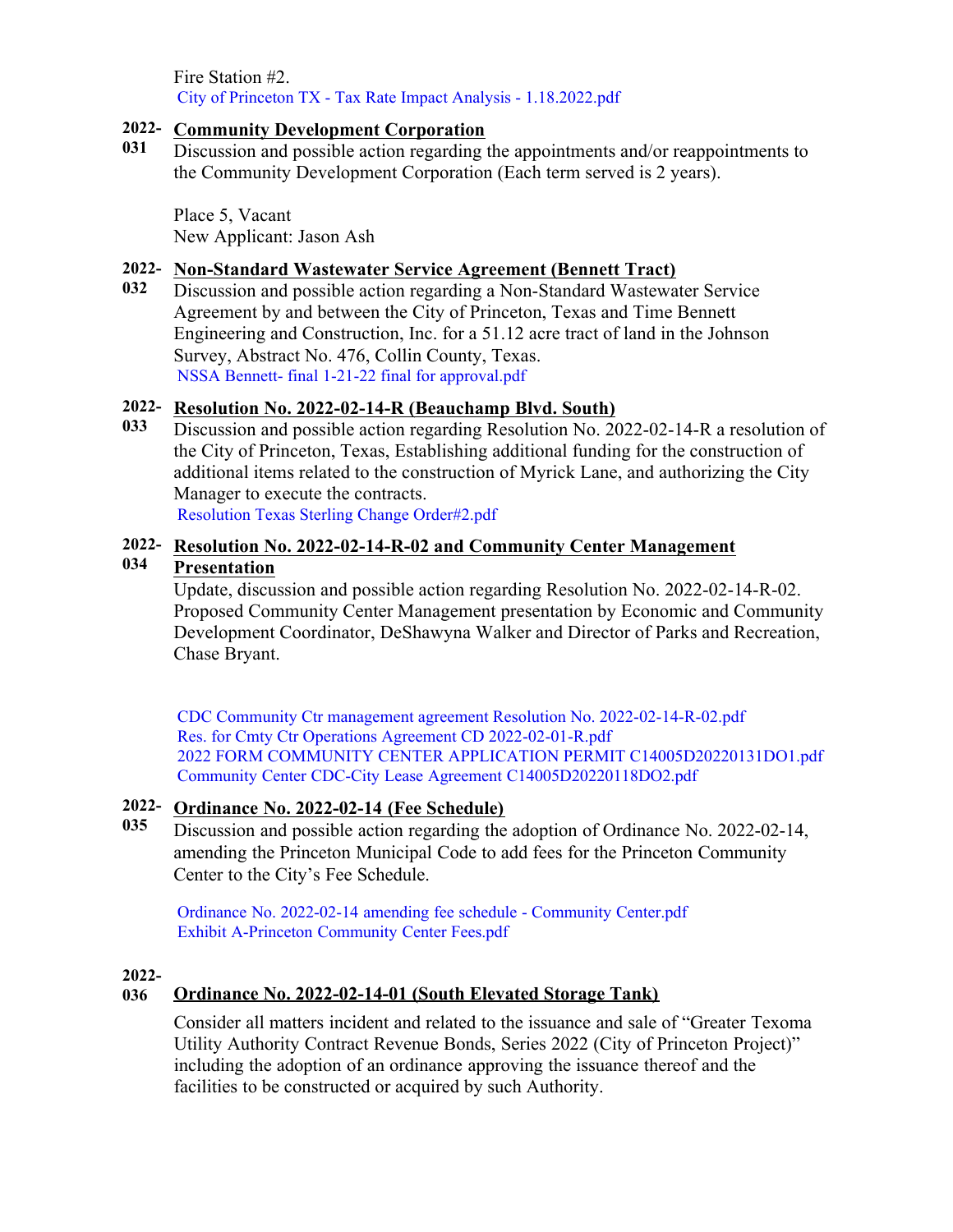[GTUA Princeton 2022 - Draft City Ordinance.pdf](https://legistarweb-production.s3.amazonaws.com/uploads/attachment/pdf/1241304/GTUA_Princeton_2022_-_Draft_City_Ordinance.pdf) [GTUA Princeton Bid Presentation \(2-3-22\).pdf](https://legistarweb-production.s3.amazonaws.com/uploads/attachment/pdf/1239572/GTUA_Princeton_Bid_Presentation__2-3-22_.pdf) [GTUA Princeton Pricing Certificate.pdf](https://legistarweb-production.s3.amazonaws.com/uploads/attachment/pdf/1241301/GTUA_Princeton_Pricing_Certificate.pdf) [GTUA Princeton Notice of Sale; Preliminary Official Statement.pdf](https://legistarweb-production.s3.amazonaws.com/uploads/attachment/pdf/1241302/GTUA_Princeton_Notice_of_Sale__Preliminary_Official_Statement.pdf) [GTUA PRINCETON REV 2022 - Bond Resolution.pdf](https://legistarweb-production.s3.amazonaws.com/uploads/attachment/pdf/1241303/GTUA_PRINCETON_REV_2022_-_Bond_Resolution.pdf)

# **2022- Development Agreement (Princeton Meadows Commercial)**

**037** Discussion and possible action regarding a Development Agreement between the City of Princeton and The Reserves, LLC specifying the terms for reimbursement for construction of certain CIP projects on a 15.11 acre tract of land in the David Cherry Survey Abstract No. 166, City of Princeton, Collin County, Texas. [The Reserves LLC Development Agreement with Princeton \(Full for adoption\).pdf](https://legistarweb-production.s3.amazonaws.com/uploads/attachment/pdf/1244858/The_Reserves_LLC_Development_Agreement_with_Princeton__Full_for_adoption_.pdf)

## **2022- Resolution No. 2022-02-14-R-03 (6th Street off System)**

**038** Discussion and possible action regarding Resolution No. 2022-02-14-R-03 of the City of Princeton, Texas requesting the removal of a section of Farm to Market 1377, a section of (Sixth Street) from N. 4th Street north to Monte Carlo Blvd; from the Texas Highway System, and providing for an effective date. Resolution 2022-02-14-R-03 6th street of TXDOT System.pdf

# **2022- Home Rule Charter Commission**

**039** Update and discussion regarding the (HRCC) Home Rule Charter Commission meeting.

# **2022- New City Hall Ribbon Cutting Ceremony**

**040** Discussion and possible action regarding moving the date for the New City Hall Ribbon Cutting Ceremony to April 22, 2022.

# **2022- Future Agenda Items**

**041** Possible action to approve request for items to be placed on a future agenda and NOT for discussion of these request.

# **EXECUTIVE SESSION**

Executive Session: Under terms of Chapter 551 of Texas Government Code the City Council may enter into CLOSED SESSION or Executive Session to discuss the following:

Section 551.071 (2) Texas Government Code. Consultation with the City Attorney on a matter in which the duty of the attorney to the governmental body under the Texas Disciplinary Rules of Professional Conduct of the State Bar of Texas clearly conflicts with this chapter on any posted agenda items.

1) Kingsbridge Addition - litigation hold

# **ACTION PERTAINING TO EXECUTIVE SESSION**

# **REPORT AGENDA**

- 1) Next HRCC Meeting, Wednesday, February 16, 2022 @ 6:30 p.m.
- 2) Next Regular City Council Meeting, Monday, February 28, 2022 @ 6:30 p.m.